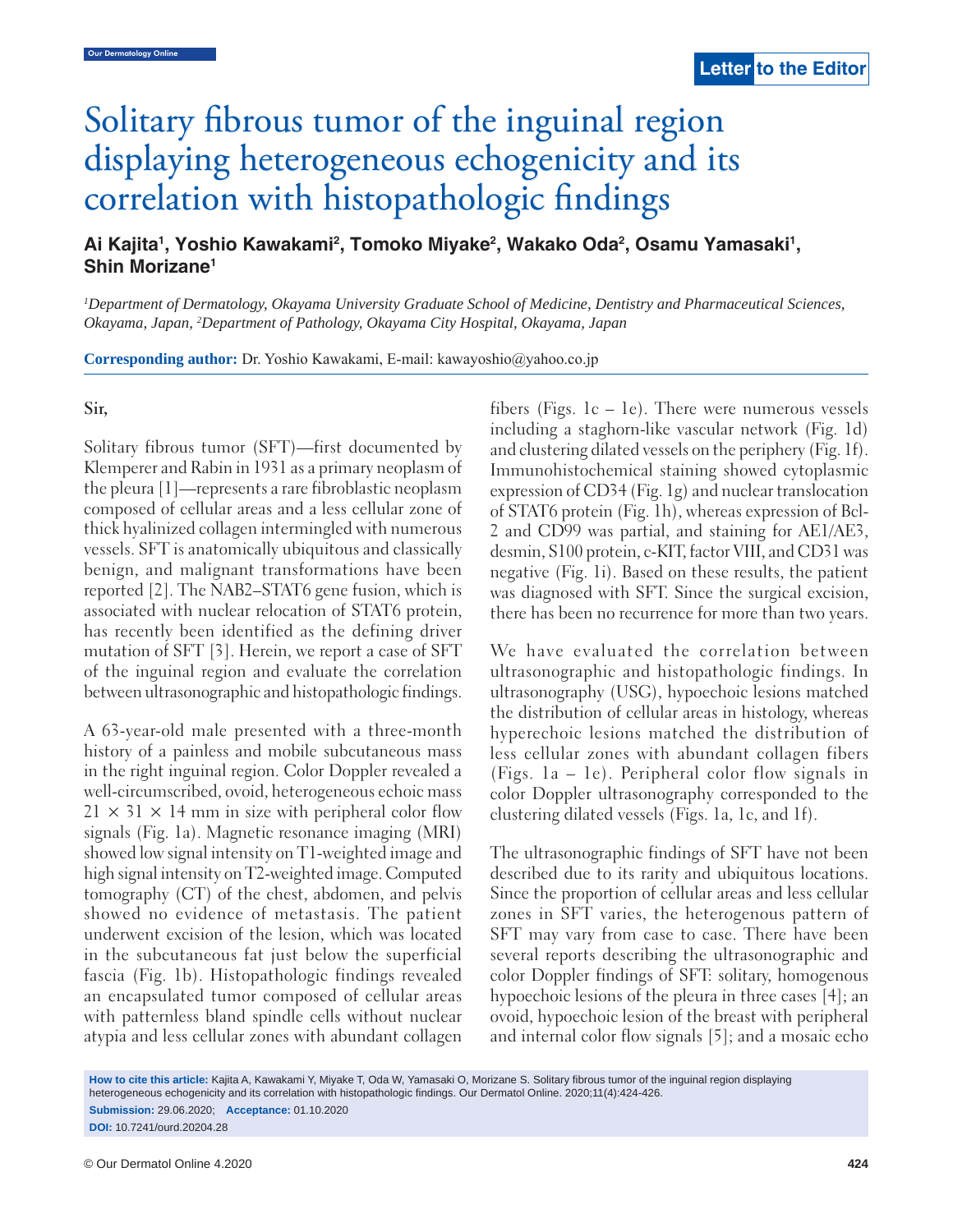#### www.odermatol.com



**Figure 1:** (a) Color Doppler USG showing an ovoid lesion with hypo- (arrow) and hyperechoic lesions (asterisk) and peripheral color flow signals (arrowhead).(b) Intraoperative findings showing an encapsulated subcutaneous tumor just below the superficial fascia. (c) An overview section displaying an encapsulated tumor composed of cellular areas (arrow) matching the distribution of hypoechoic lesions in USG and less cellular zones (asterisk) corresponding to the distribution of hyperechoic lesions in USG, as well as clustering dilated vessels on the periphery (arrowhead) matching the distribution of color signals on color Doppler (H&E). (d) A high-power view of a cellular area (arrow in Fig. 1c) showing patternless spindle cells and numerous vessels, including staghorn-like vessels (arrow) (H&E; original magnification: 100x). (e) A high-power view of a less cellular zone (asterisk in Fig. 1c) showing abundant collagen fibers (H&E; original magnification: 100x). (f) A high-power view of the peripheral region (arrowhead in Fig. 1c) showing clustering dilated vessels (H&E; original magnification: 100x). (g) Tumor cells showing positivity for CD34 (original magnification: 100×). (h) Tumor cells showing nuclear expression of STAT6 (1:200; sc-621; Santa Cruz) and vascular endothelial cells showing negative expression (original magnification: 100×). (i) Tumor cells showing negative expression of CD31, staining only vascular endothelial cells (original magnification: 100x).

pattern with rich blood flow signals in a subcutaneous tumor of the hip [6]. Two of them reported correlations between ultrasonographic and histopathologic or macroscopic findings. In both, the vasculature of the lesions in histologic or macroscopic findings matched the distribution of color flow signals on color Doppler [5,6]. Heterogeneous echoic masses with color flow signals in USG observed in our case have also been reported in other subcutaneous tumors, such as angiolipomas, superficial metastatic melanomas, and eccrine spiradenomas [7]. Ultrasonographic findings do not necessarily predict the preoperative diagnosis of SFT. Nevertheless, because the MRI of SFT is relatively nonspecific [5], it is important to accumulate ultrasonographic findings of SFT.

## **Consent**

The examination of the patient was conducted according to the principles of the Declaration of Helsinki.

The authors certify that they have obtained all appropriate patient consent forms, in which the patients gave their consent for images and other clinical information to be included in the journal. The patients understand that their names and initials will not be published and due effort will be made to conceal their identity, but that anonymity cannot be guaranteed.

## **REFERENCES**

- 1. Klemperer P, Rabin CB. Primary neoplasms of the pleura. A report of five cases. Arch Pathol. 1931;11:385-412.
- 2. Yokoi T, Tsuzuki T, Yatabe Y, Suzuki M, Kurumaya H, Koshikawa T, et al. Solitary fibrous tumour: significance of p53 and CD34 immunoreactivity in its malignant transformation. Histopathology. 1998;32:423-32.
- 3. Doyle LA, Vivero M, Fletcher CD, Mertens F, Hornick JL. Nuclear expression of STAT6 distinguishes solitary fibrous tumor from histologic mimics. Mod Pathol. 2014;27:390-5.
- 4. Sekiya M, Yoshimi K, Muraki K, Suzuki K, Dambara T, Uekusa T, et al. Solitary fibrous tumor of the pleura: ultrasonographic imaging findings of 3 cases. Respir Investig. 2013;51:200-4.
- 5. Tsai SY, Hsu CY, Chou YH, Lai YC, Lin YH, Wang HK, et al. Solitary fibrous tumor of the breast: a case report and review of the literature. J Clin Ultrasound. 2017;45:350-4.